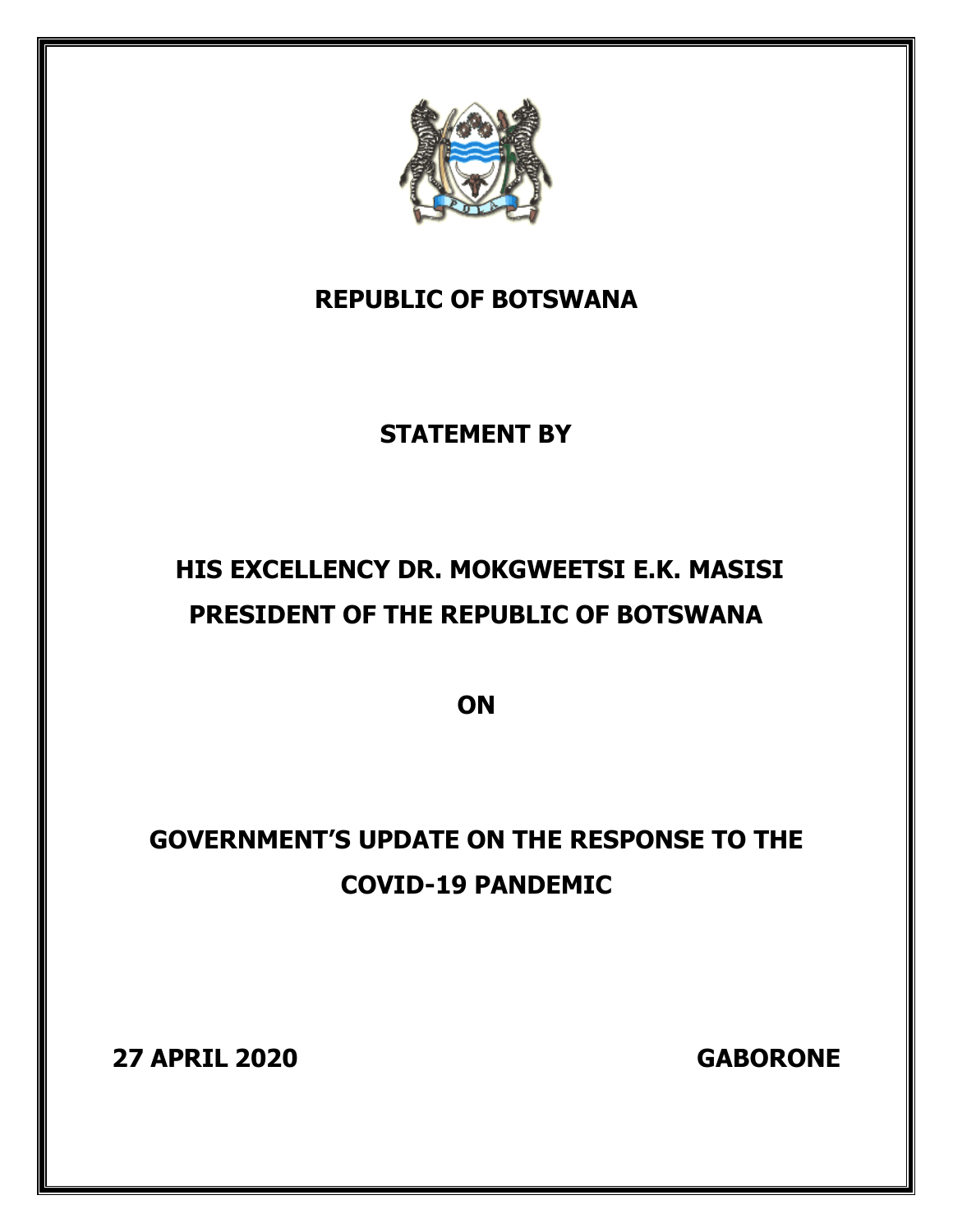- 1. **Bagaetsho,** it has been twenty four (24) days since we went into a national lockdown as a strategic measure to minimise and contain the risk of the spread and transmission of COVID-19 in Botswana. Since then, the majority of our citizens have complied with the health protocols of extreme social distancing and they have also restricted their movements by staying in their homes, which will contribute significantly to the containment of this pandemic.
- 2. At the commencement of the national lockdown, Botswana had imported cases of COVID-19 and no reports of locally transmitted cases. The most significant development driving the increase of new diagnosis of COVID-19 has been the occurrence of locally transmitted COVID-19 cases.
- 3. As you may be aware, as at  $25<sup>th</sup>$  April, 2020 we had received six thousand, two hundred and ten (6210) samples for testing, out of which six thousand, one hundred and eighty eight (6188) were negative and twenty two (22) were positive with one fatality and it is my prayer and hope that this figure does not change. The six thousand, two hundred and ten (6210) samples include two thousand, seven hundred and two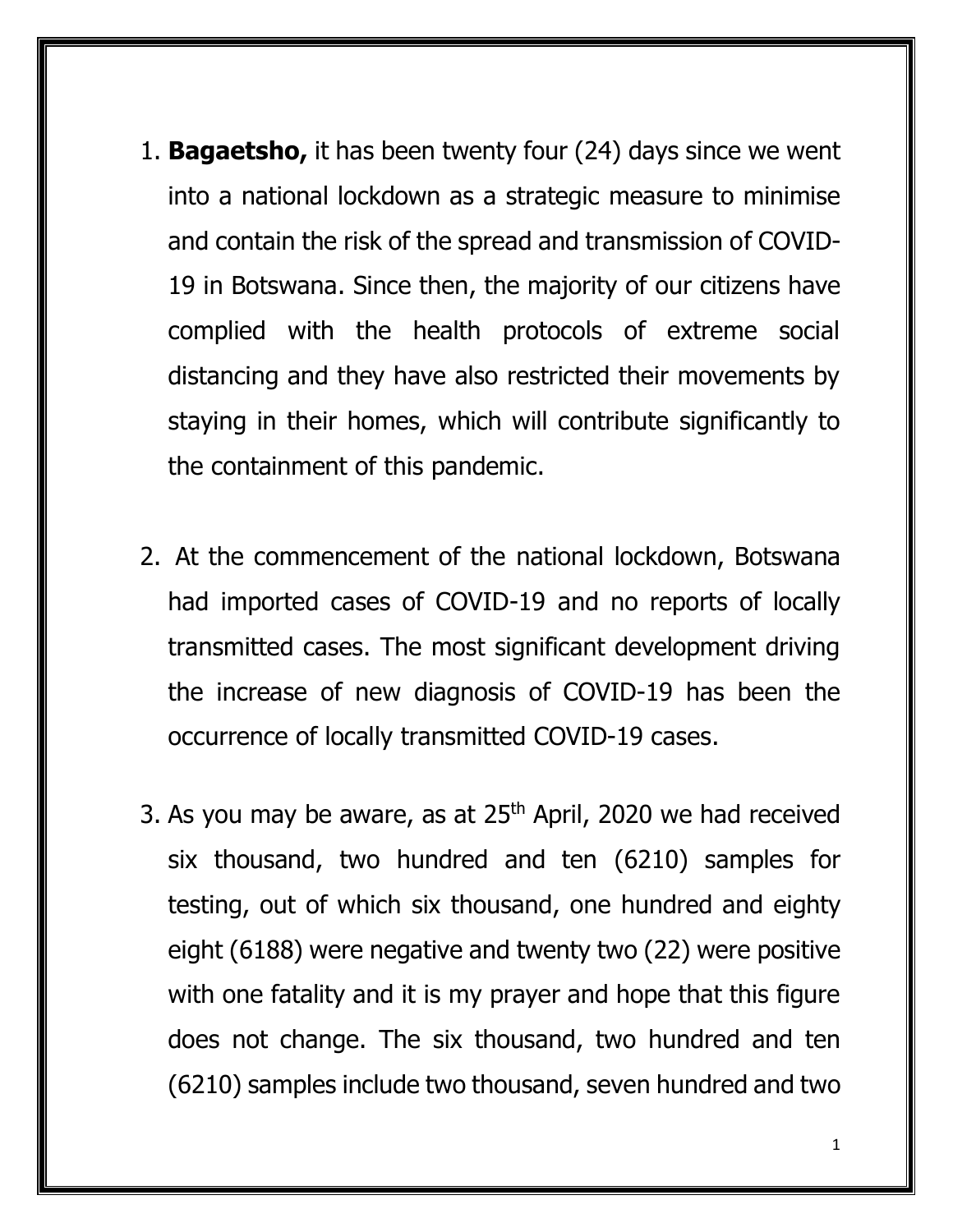(2702) suspected cases and contacts. So far, a total of three thousand, five hundred and eight (3508) people have been placed under quarantine and some in self-isolation. I am happy to report that the twenty one (21) cases that have tested positive are all asymptomatic and on the way to full recovery. Therefore, it is my ardent hope that in the fullness of time they will join their families.

- 4. As Government, our strategic focus as advised by the COVID-19 Presidential Task Force is the containment of the spread and transmission of the pandemic in the country. Therefore, the discovery of locally transmitted cases has prompted us to ramp up our testing through contact tracing. A new cluster of COVID-19 outbreak is being actively investigated in Metsimotlhabe where a total of seven (7) Batswana have tested positive for COVID-19.
- 5. These seven (7) cases from the Metsimotlhabe outbreak were exposed to COVID-19 prior to the national lockdown and several Batswana who were not aware of their exposure, travelled to their home villages across the country. Active contact tracing and assessment for possible COVID-19 infection for all persons known to have been exposed in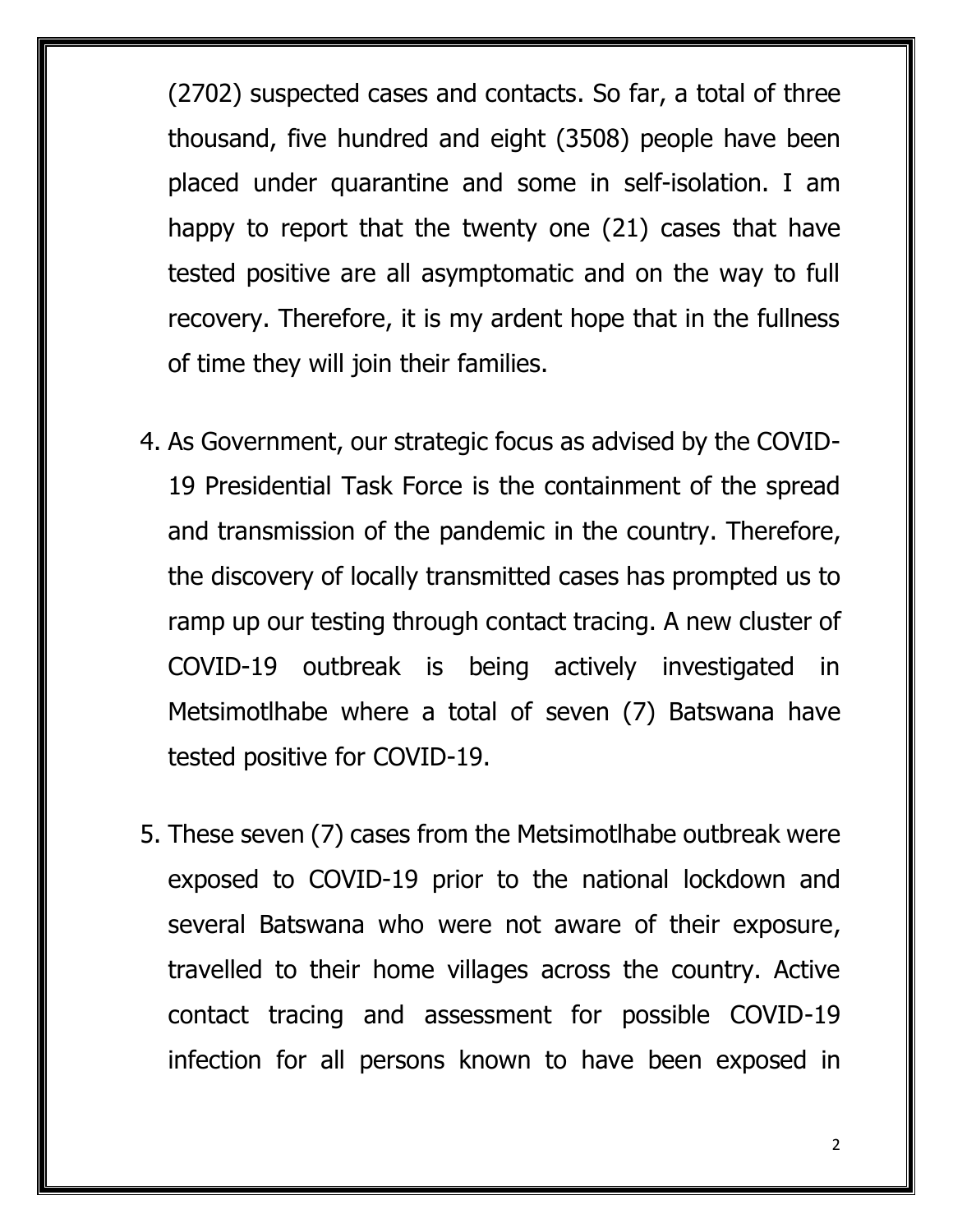Metsimotlhabe is ongoing across the country with support from several local and international partners.

- 6. This outbreak has resulted in several public and private areas around Metsimotlhabe being treated as potentially infectious. To this end, appropriate disinfection of these places has commenced under the guidance of health officials.
- 7. **Bagaetsho,** it is now evident that COVID-19 has taken hold in our communities and in this regard more effort and time needs to be directed to breaking the local transmission of the virus.

#### **HOW DO WE BREAK THE LOCAL TRANSMISSION**

8. As it was previously reported, on 22nd April 2020, two (2) new cases of confirmed local COVID-19 transmission were diagnosed from Metsimotlhabe. The known contacts of these two (2) cases have been placed in mandatory quarantine and are awaiting further testing. In the unlikely scenario where there are unknown contacts from these two cases, such contacts pose a risk of spreading COVID-19 for at least fourteen (14) days starting from 22<sup>nd</sup> April to  $6<sup>th</sup>$  May, 2020.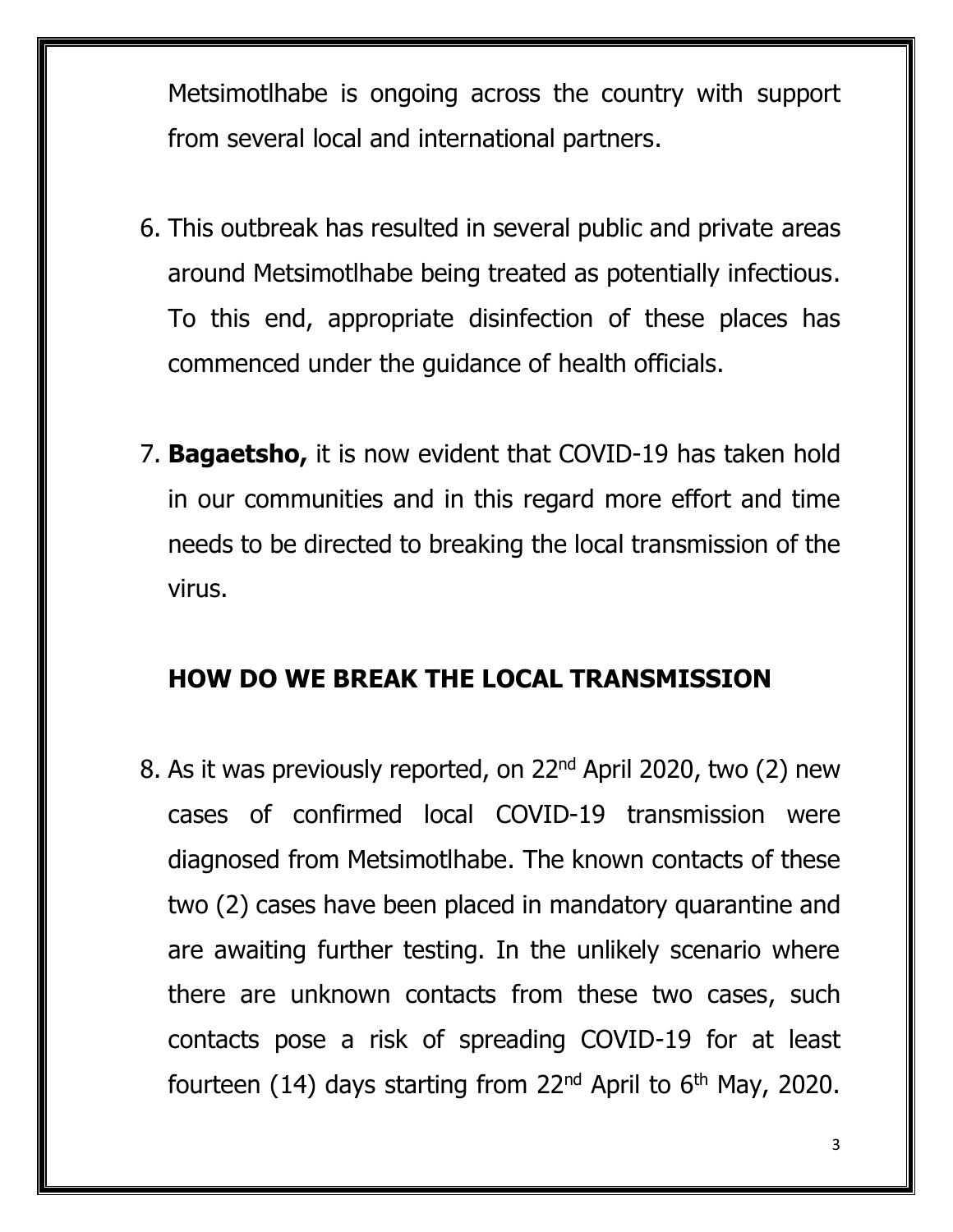It therefore follows that, any person exposed within the aforementioned fourteen (14) days should have completed their self-isolation between  $7<sup>th</sup>$  May and 21 $<sup>st</sup>$  May 2020.</sup>

- 9. Our field teams have also been deployed to Ramotswa, Molepolole and Siviya to augment our District Health Management Teams (DHMTs ) to conduct active case finding because these places have had confirmed COVID-19 cases. In Mahalapye and Bobonong, there are persons who form part of the Metsimotlhabe COVID-19 outbreak, hence their inclusion in the contact tracing.
- 10. It is on the basis of these findings that the COVID-19 Presidential Task Force advised that the national lockdown period as is be extended by one week starting from  $1<sup>st</sup>$  May to 7<sup>th</sup> May 2020 and a further two weeks during which the lockdown would be sequentially eased. The Government has accordingly accepted this recommendation.
- 11. **Bagaetsho,** it is important to inform you that the extended national lockdown also involves an exit plan which is based on the success we anticipate. The extension of the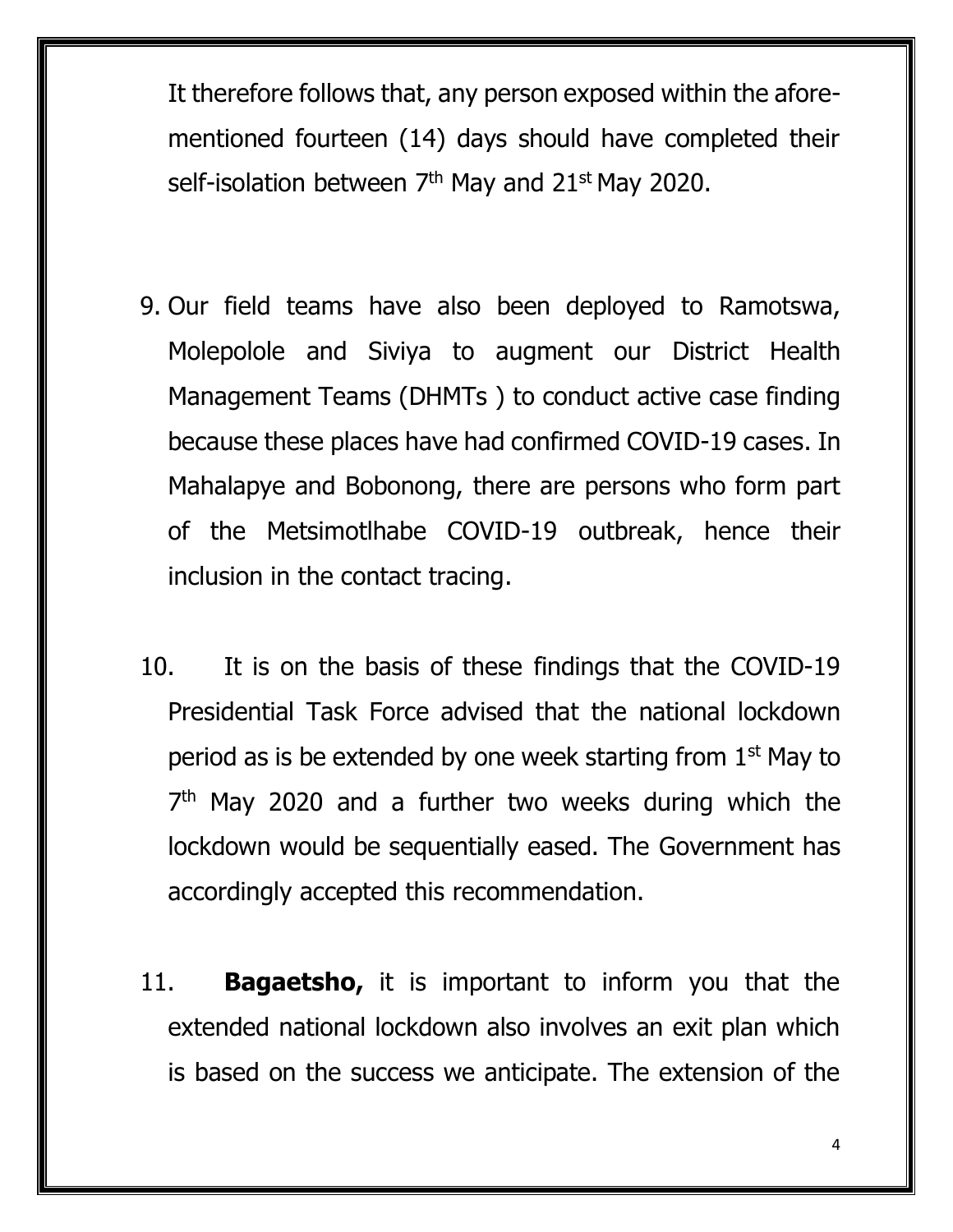current twenty eight (28) day lockdown will be implemented in the following phases:

- **Phase 1**: We will extend the current lockdown period conditions by one week, that is, from May  $1<sup>st</sup>$  to May  $7<sup>th</sup>$ , 2020. During this period, we will also develop and finalize regulations for a phased lifting of lockdown rules in low risk sectors.
- **Phase 2:** Starting from May 8<sup>th</sup> to May 14<sup>th</sup>, we will lift in a phased manner, some lockdown rules while at the same time introducing additional plans for further lifting of the remaining lockdown rules.
- **Phase 3:** From May 15<sup>th</sup> to May 22<sup>nd</sup>, which will be the final week of the lockdown extension, we will be lifting the remaining rules from the original lockdown rules implemented on March 30<sup>th</sup>, 2020.
- 12. Once again, let me remind you **fellow citizens** that this plan is based on the success we anticipate to achieve as a country. This success is dependent on the cooperation and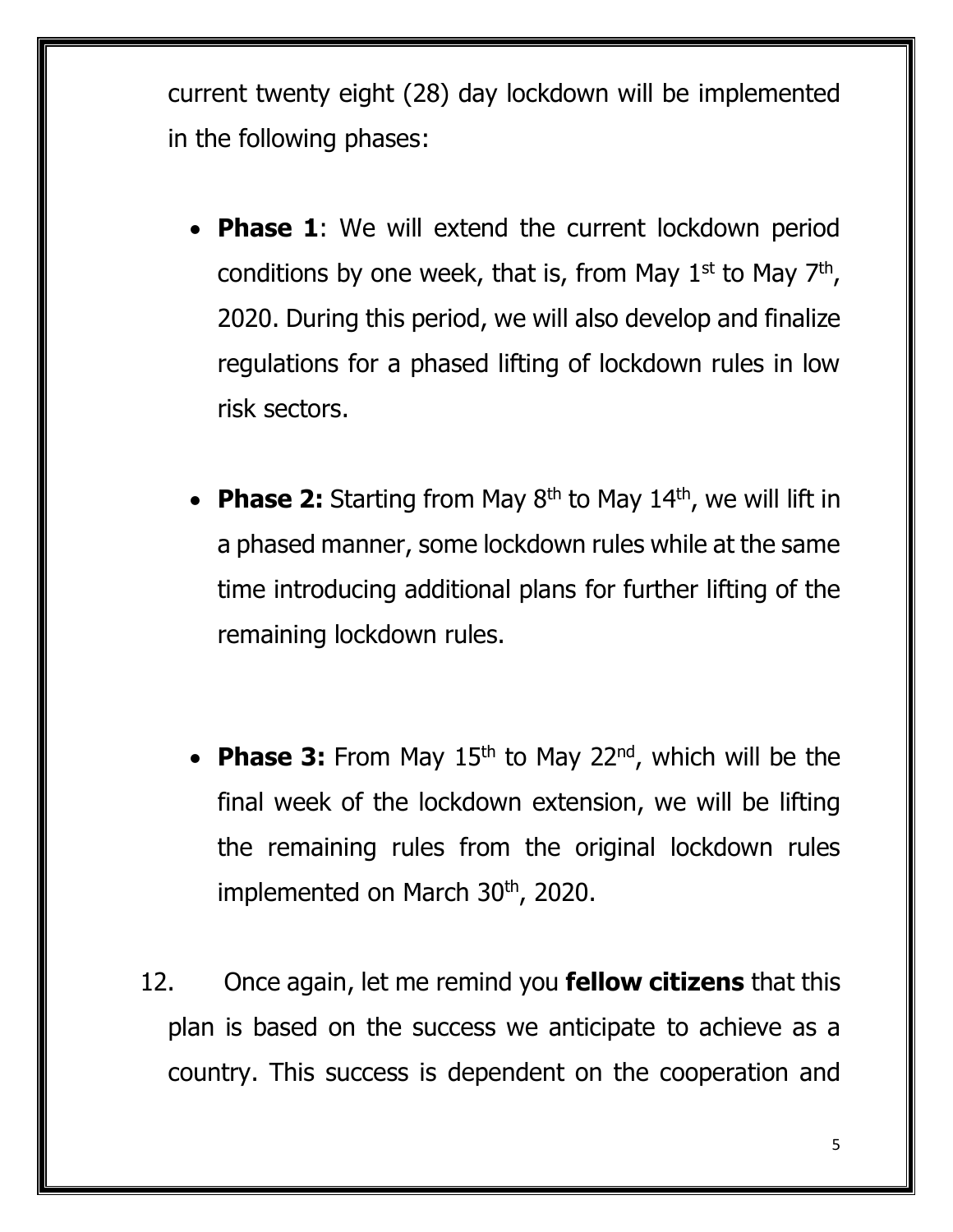adherence to the current lockdown rules by citizens and residents of this country. In addition, it is important to note that the plan to relax the lockdown rules will be guided by the COVID-19 disease activity in our communities. That is, a faster relaxation of rules will occur if the threat of COVID-19 becomes very low. However, in the event that the threat of COVID-19 outbreak and transmission, exceeds the current level at any point, a return to the original twenty eight (28) day national lockdown rules or stricter rules will be put in place.

- 13. **My fellow citizens** and other compatriots the economic relief package that I announced at the beginning of the national lockdown is being implemented by relevant Government Ministries and they will continue giving you updates on their progress. Furthermore, I would like to reassure you that Government will continue to give you support to mitigate the negative impact of this pandemic through food supplies to vulnerable families.
- 14. To this end, three hundred thousand, one hundred and fifty six (300156) households have been assessed so far and out of these, two hundred and forty four thousand and eighty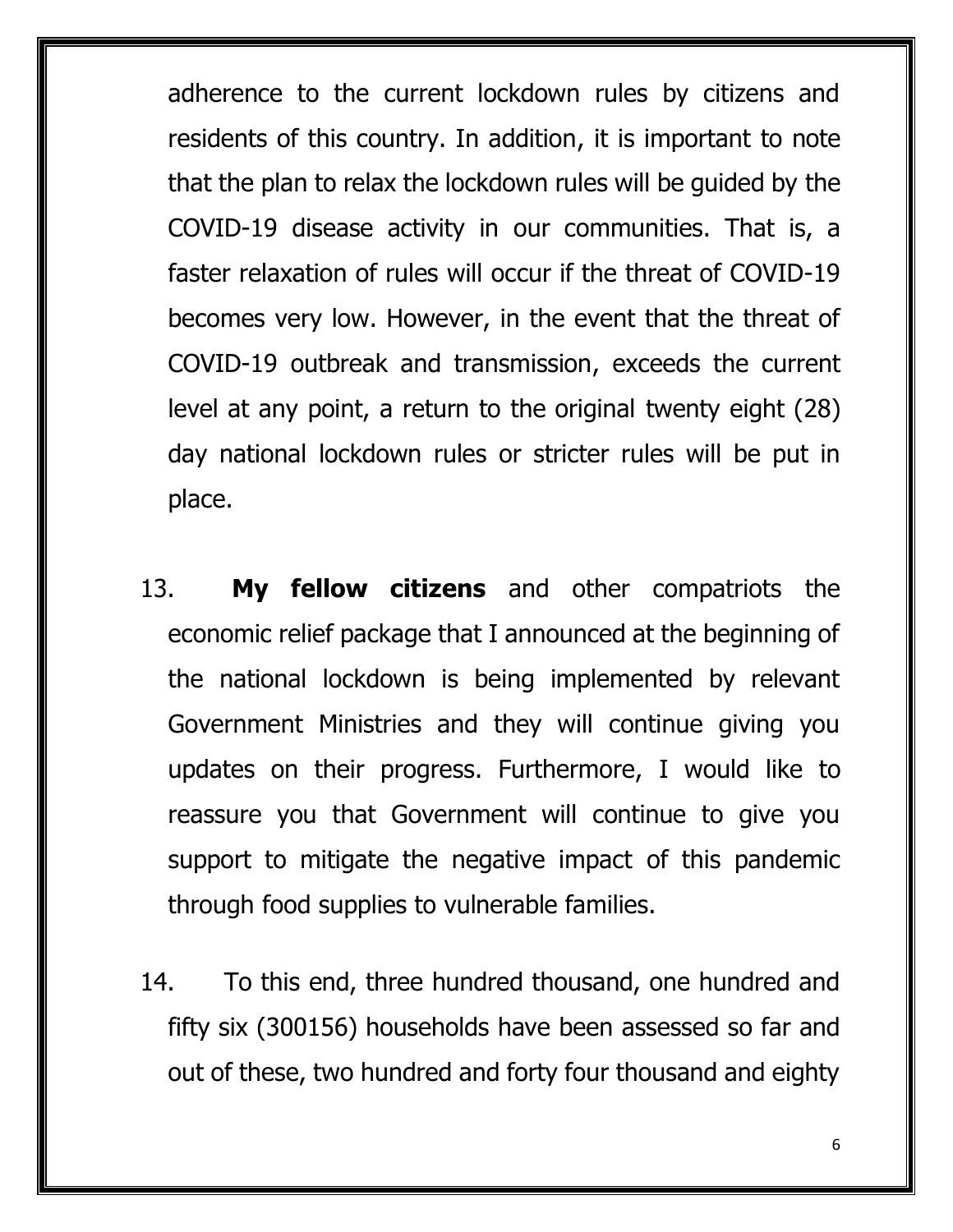(244080) have been recommended for assistance. To date, forty seven thousand, three hundred and ninety three (47393) households have been assisted with food packages which include agricultural products in season. So far one hundred and fifty million, eight hundred and seventy thousand and eighty three Pula (P150, 870, 083.00) has been earmarked for this exercise.

- 15. Government will scale up the distribution process of food packages and this assistance will continue until the situation regarding the containment of COVID-19 is fully under control.
- 16. **Bagaetsho,** let me once more thank our development partners, various organizations, the local business community and individuals for their unwavering support to Government's relentless efforts in fighting this pandemic through their financial contributions and donations in kind. Most importantly, I want to thank from the deepest part of my heart, the ordinary Batswana and residents who have dug deep into their pockets to contribute the little they have towards the COVID-19 Relief Fund. This kind gesture which is a manifestation of one of our founding national principles of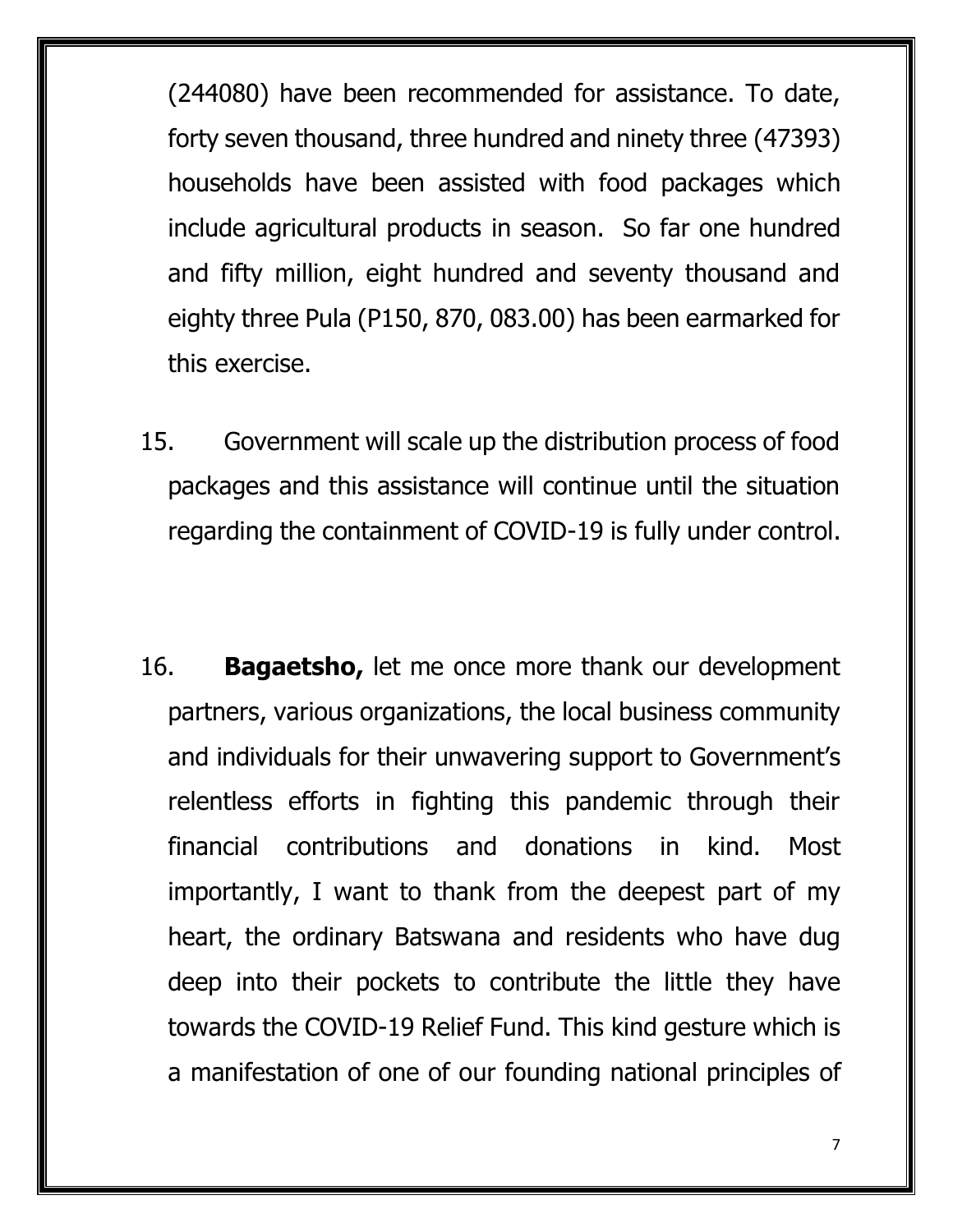**SELF RELIANCE,** go ipelega, will go a long way in ensuring that Government and citizens work hand in hand to defeat this invisible enemy.

- 17. On behalf of the nation and indeed on my own behalf, I would like to express our profound gratitude to our doctors, men and women in uniform together with their support staff who are in the frontlines of fighting this pandemic. They have exhibited unparalleled patriotism and commitment to duty. Similarly, I would like to thank the citizens and residents of this country for their compliance with the health protocols and the lockdown regulations.
- 18. Remember to maintain social distancing, cough into your inner elbow, continue washing your hands with clean water and soap or use sanitizers. We are known to be a resilient nation. Together we will win this war.
- 19. In conclusion, let me urge you all to dedicate some moment of your time to ask God Almighty for guidance, wisdom and protection during this difficult period. With prayer, all things are possible.

#### **I thank you.**